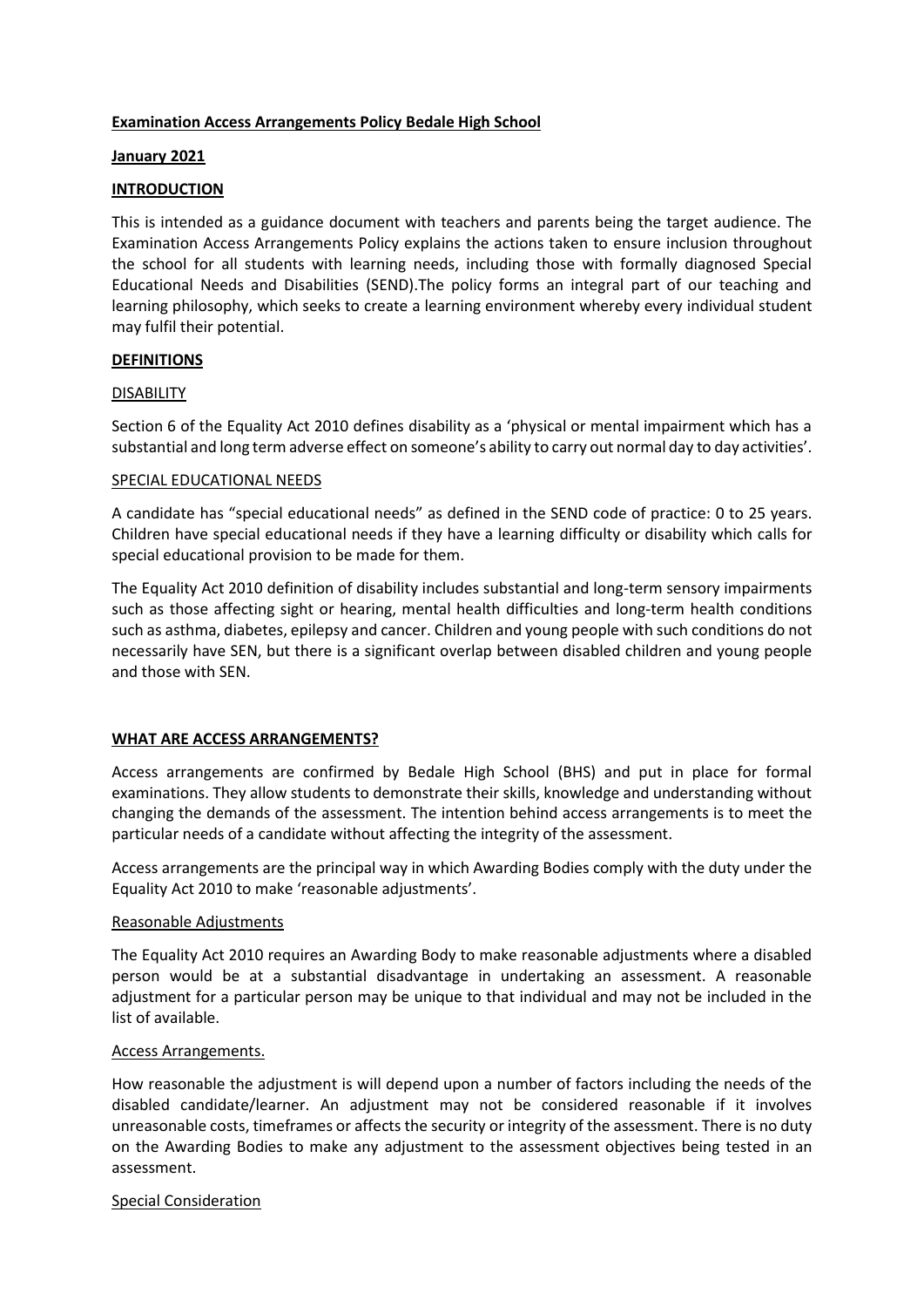Special Consideration is a post examination adjustment to a candidate's mark or grade to reflect temporary injury, illness or other indisposition at the time of the examination/assessment requiring authoritative support and at the discretion of the examining body.

# **Access Arrangements at Bedale High School**

BHS aims to ensure that all students have equal access to examinations and are neither advantaged nor disadvantaged over their peers by any long term, substantial SEN or learning need which fall into the following four categories:

- 1. Communication and interaction.
- 2. Cognition and learning.
- 3. Social, emotional and mental health.
- 4. Sensory and/or physical needs.

We will do this by applying the rules for Access Arrangements as set out in the most recent Joint Council for Qualifications guidelines. These are updated every year on the 1st September and run through until 31st August. The currently released document will always be the first reference point in determining the correct access arrangement for a student. We believe it is important to abide by the JCQ regulations, so that there is parity in how access arrangements are awarded throughout a student's secondary schooling.

We will use every opportunity to identify students' needs from their first contact with the school. Professional reports, including private, are requested that demonstrate a SEN or learning need and a recommendation for a reasonable adjustment to be made to meet the student's needs and the type of access arrangements that are appropriate. Access arrangements reflect the support that is usually given to the student in the classroom (within reason), internal exams and mock examinations. This is commonly referred to as 'normal way of working'.

# When might students need to be given Exam Access Arrangements?

An Exam Access Arrangement (EAA) is a provision or type of support given to a student (subject to exam board approval) in an exam, where a particular need has been identified and is provided so that the student has appropriate access to the exam. During Key Stage 3 (KS3), informal access arrangements, based on information gathered from primary school, independent assessments and teacher feedback, may be put in place for students. The use of exam arrangements in KS3 is not a guarantee that they will still be in place during KS4. As a school we formally assess for access arrangements from July in year 9 and throughout year 10. If we have new admissions to the school then they may be tested in Year 11 also.

# What evidence is needed to apply for EAA?

There are a number of pieces of evidence that can be used to apply for EAA to the Joint Council for Qualifications (JCQ):

● Form 8 report from a Specialist Teacher or Specialist Assessor completed no earlier than the beginning of year 9.

● Subject teachers - examples of work as appropriate and feedback.

● A history of need - the arrangement must not suddenly be granted to the candidate at the time of his/her examinations.

● Results of baseline tests e.g. reading/comprehension age, writing tests, standardised psychometric testing.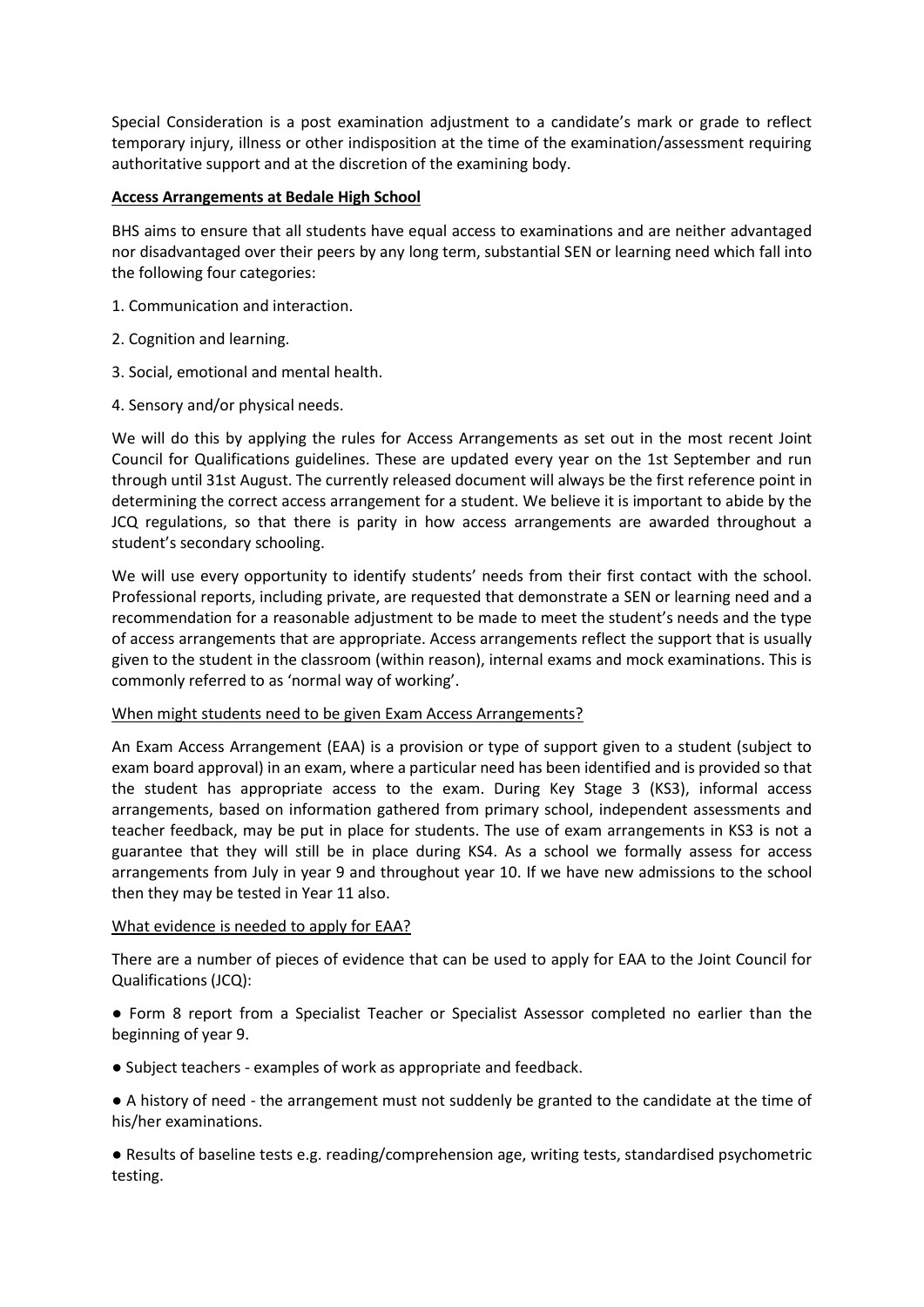● Further reports/evidence from professionals – i.e consultant or medical professional.

The key principle for any formal access arrangement is that the SENCo, or the assessor working within the centre, can show a history of support and provision. The arrangement must be the candidates 'normal way of working' and cannot suddenly be granted to the candidate at the time of his/her examinations.

# Private Educational Psychologists' Reports

A growing number of parents have their children assessed by private educational psychologists and submit the reports to the SENCo as evidence that their child should be awarded extra time, or an additional form of EAA. These assessment reports are often very detailed but also cost a significant amount of money. This means that parents who are unable to obtain a private report through their financial circumstances are put at a disadvantage. As an exam centre we must be consistent in our decisions and ensure that no student is 'either given an unfair advantage or be disadvantaged' by any arrangements in place. Often private educational psychologists recommend that children should receive EAA which can be in conflict with the history of need seen in school.

The school may accept private assessments provided that:

a) the parents have informed us that a private assessment is taking place

b) the details of the private assessor, including details of their appropriate qualifications, have been passed on to the school

c) the private assessor makes formal verbal or written contact with the SENCo to discuss the student and the school's perspective of their potential needs before the assessment takes place

d) the private assessor completes Section C of Form 8 AND signs it by hand

e) a private assessment, even if it meets the criteria outlined above, will only be accepted as an application for an internal investigation into an access arrangement.

If the advice of the private assessor for EAA conflicts with the centre tester (a member of staff holding a current formally recognised qualification enabling them to assess for EAA) then the recommendations of the centre tester will take precedence.

# **Procedures**

Students would be considered for Exam Access Arrangements if:

- they have had EAA at KS2 for their SATs
- the results of baseline screening, using LASS, DRA or Vernon indicates a need
- subject teacher(s) make a referral
- We receive relevant information from previous school/education provider

An important principle is that just because a student has received EAA in the past, it does not necessarily follow that they will continue to receive EAA as their needs may very well have changed. For example, a student whose baseline testing at KS2 shows a reading speed score below the threshold required for EAA may not qualify for the EAA at KS4 as their reading speed may have improved to the extent that it no longer meets the exam board criteria.

# **Baseline Testing in Year 7**

Some students in Year 7 (and above) are tested using LASS, DRA and/or Vernon spelling test. These tests can help identify students with a weakness in reading, writing and holistic skills. If a major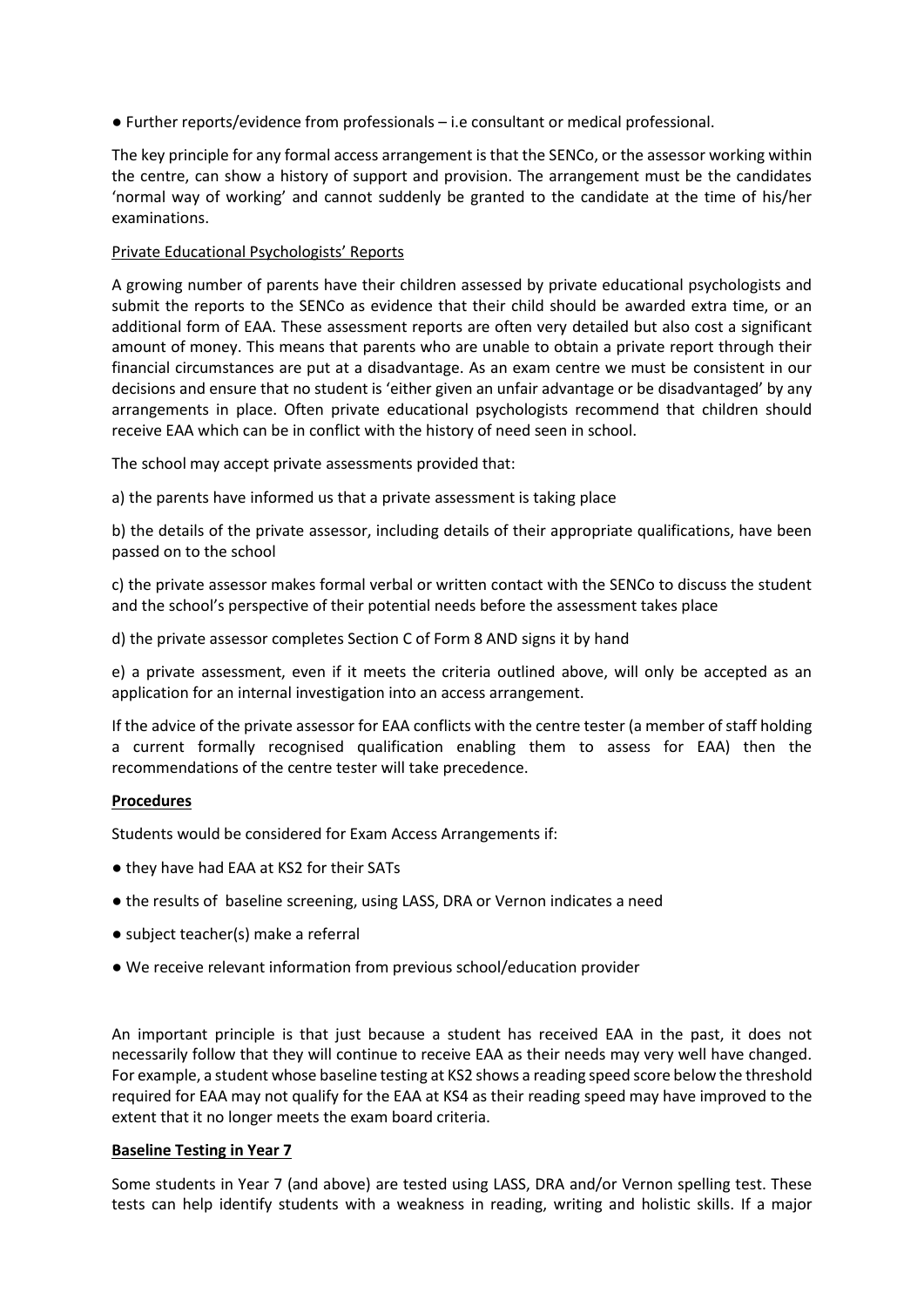concern is uncovered at this stage, the SEND team will, instigate reading intervention and informal access arrangements.

# Parental Referral

Parents can contact the school to ask for advice about testing if they have concerns with the progress and learning of their child. Once contact has been made with the parent, the SENCo will investigate their concerns by sending a "round robin" to the child's teachers to gain information. Following this, a decision will be made about the most suitable course of action.

### Teacher Referral

As with Parental Referrals, teachers can refer a student to the SEND team where they have concerns about the learning and progress of a student in their class. All of the student's current teachers will be asked to give feedback to gain information, and following this a decision will be made about the most suitable course of action.

#### How do staff and parents know whether a student has EAA?

Teaching and support staff can access the SEN list on class registers and the EAA list on Sharepoint. The information about results of assessments for EAA are kept confidentially in line with school policy and are shared only on a need to know basis. Parents will be contacted by the SENCo to discuss what they are entitled to, why and when. Formal arrangements for access arrangements will begin to be confirmed to parents from July of Year 9 and throughout Year 10.

#### How are Exam Access Arrangements applied for?

Students need to be tested from the end of Key Stage 3 onwards for EAA. Just because they were entitled to EAA at KS3 does not automatically entitle them to it at KS4.

The member of staff qualified to assess for access arrangements will use a variety of nationally recognised tests such as:

- Wechsler Individual Achievement Test 2nd UK Edition for Teachers (WIAT-II-T)
- Detailed Assessment of Speed of Handwriting (DASH)
- Comprehensive Test of Phonological Processing 2nd Edition (CTOPP2)
- Lucid EXACT this is usually only used to provide supplementary evidence

This is not an exhaustive list, and is subject to change, as the assessments are replaced/updated periodically in line with current practice. The test that the assessor uses depends very much upon the type of barrier to learning that the student may have. Should the student need further testing to assess for other learning issues or further EAA, the assessor will arrange this. Following a report produced by the assessor an application is made to the Awarding Bodies for permission to implement the specified arrangement(s).

There are some considerations with this access arrangement application:

● The authorisation granted by the Awarding Bodies lasts 26 months, therefore it is prudent to assess and apply for EAA in the June/July of Year 9 in order that any permitted exam access arrangements are in place for the full GCSE period of both Year 10 and 11.

● When a candidate progresses from GCSE/BTEC to GCE A-level (i.e. KS5), a reapplication must be made. Per the JCQ guidelines, it is possible to "roll forward" the application for EAA, however the centre must have available evidence which clearly shows that the EAA is still needed for GCE AS and A-level examinations.